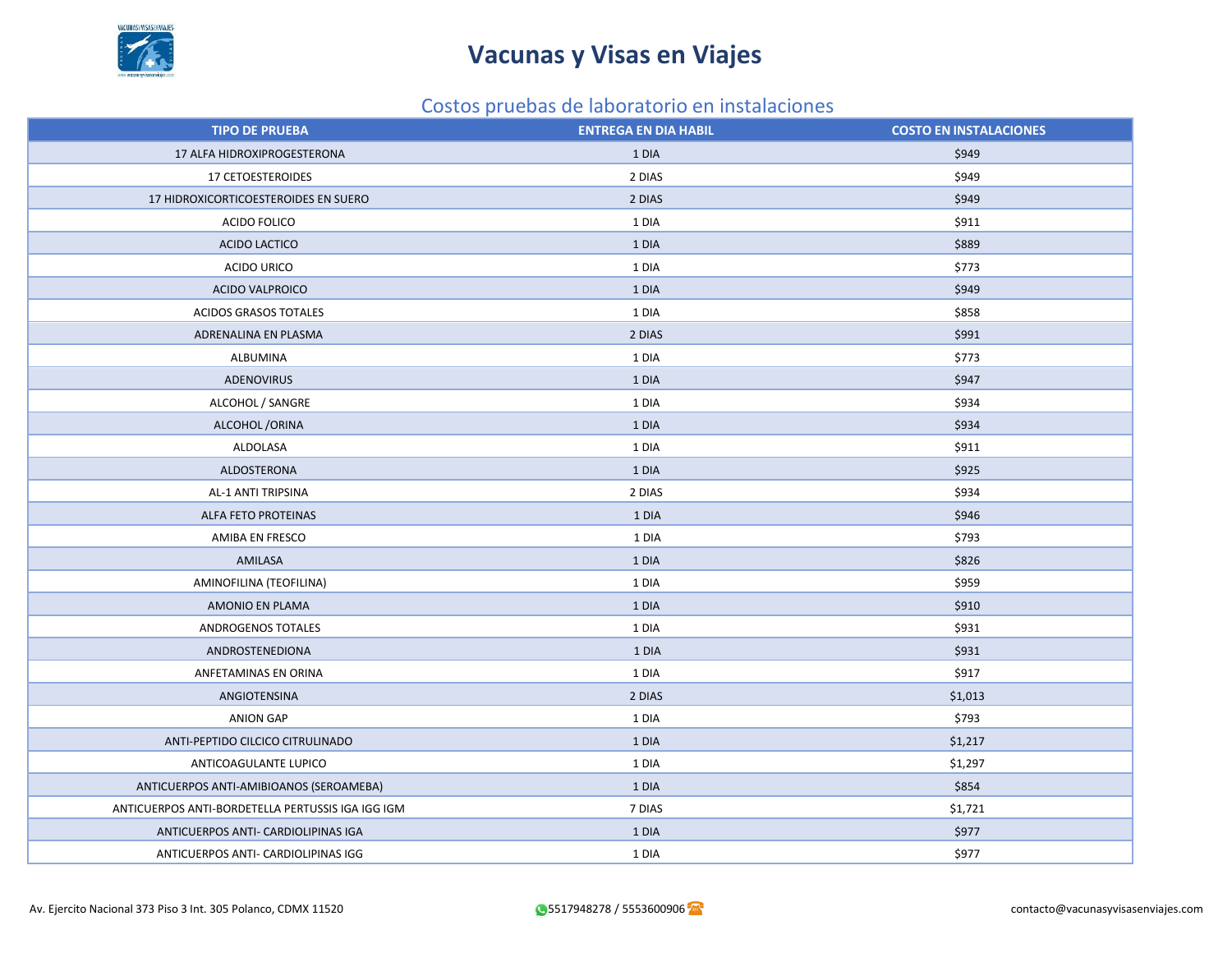

| ANTICUERPOS ANTI- CARDIOLIPINAS IGM        | 1 DIA  | \$977   |
|--------------------------------------------|--------|---------|
| ANTICUERPOS ANTI - CENTROMERO              | 1 DIA  | \$986   |
| ANTICUERPOS ANTI-CHLAMYDIA TRACHOMATIS IGA | 1 DIA  | \$977   |
| ANTICUERPOS ANTI-CHLAMYDIA TRACHOMATIS IGG | 1 DIA  | \$977   |
| ANTICUERPOS ANTI-CHLAMYDIA TRACHOMATIS IGM | 1 DIA  | \$977   |
| ANTICUERPOS ANTI- CISTICERCOS              | 1 DIA  | \$931   |
| ANTICUERPOS ANTI- CITOMEGALOVIRUS IGG      | 1 DIA  | \$931   |
| ANTICUERPOS ANTI- CITOMEGALOVIRUS IGM      | 1 DIA  | \$946   |
| ANTICUERPOS ANTI- CITOPLASMA C-ANCA        | 1 DIA  | \$1,017 |
| ANTICUERPOS ANTI-DENGUE IGG                | 1 DIA  | \$1,023 |
| ANTICUERPOS ANTI-DENGUE IGM                | 1 DIA  | \$1,023 |
| ANTICUERPOS ANTI- DNA DOBLE CADENA         | 1 DIA  | \$977   |
| ANTICUERPOS ANTI- NATIVO                   | 1 DIA  | \$977   |
| ANTICUERPOS ANTI- DESNATURALIZADO          | 2 DIAS | \$1,124 |
| ANTICUERPOS ANTI- FOSFOLIPIDOS IGG         | 1 DIA  | \$1,013 |
| ANTICUERPOS ANTI- FOSFOLIPIDOS IGM         | 1 DIA  | \$1,013 |
| ANTICUERPOS ANTI- HEPATITIS A IGM          | 1 DIA  | \$1,013 |
| ANTICUERPOS ANTI- HEPATITIS A TOTAL        | 1 DIA  | \$1,013 |
| ANTICUERPOS ANTI- HEPATITIS C              | 1 DIA  | \$1,019 |
| ANTICUERPOS ANTI HERPES I IGG              | 1 DIA  | \$931   |
| ANTICUERPOS ANTI HERPES I IGM              | 1 DIA  | \$946   |
| ANTICUERPOS ANTI-HERPES II IGG             | 1 DIA  | \$931   |
| ANTICUERPOS ANTI-HERPES II IGM             | 1 DIA  | \$946   |
| ANTICUERPOS ANTI- HISTOPLASMA              | 2 DIAS | \$994   |
| ANTICUERPOS ANTI-HIV DUO                   | 1 DIA  | \$953   |
| ANTICUERPOS ANTI.INSULINA                  | 1 DIA  | \$1,021 |
| ANTICUERPOS ANTI-ISLOTES DE LANGERHANS     | 8 DIAS | \$1,403 |
| ANTICUERPOS ANTI-JO                        | 1 DIA  | \$977   |
| ANTICUERPOS ANTI- LEPTOSPIRA               | 8 DIAS | \$2,284 |
| ANTICUERPOS ANTI-LYME WESTERN BLOT         | 7 DIAS | \$2,311 |
| ANTICUERPOS ANTI MICROSOMALES              | 1 DIA  | \$977   |
| ANTICUERPOS ANTI- MITOCONDRIALES           | 1 DIA  | \$977   |
| ANTICUERPOS ANT- MUSCULO LISO              | 1 DIA  | \$977   |
| ANTICUERPOS ANTI-MYCOPLASMA PNUMONIAE IGG  | 1 DIA  | \$977   |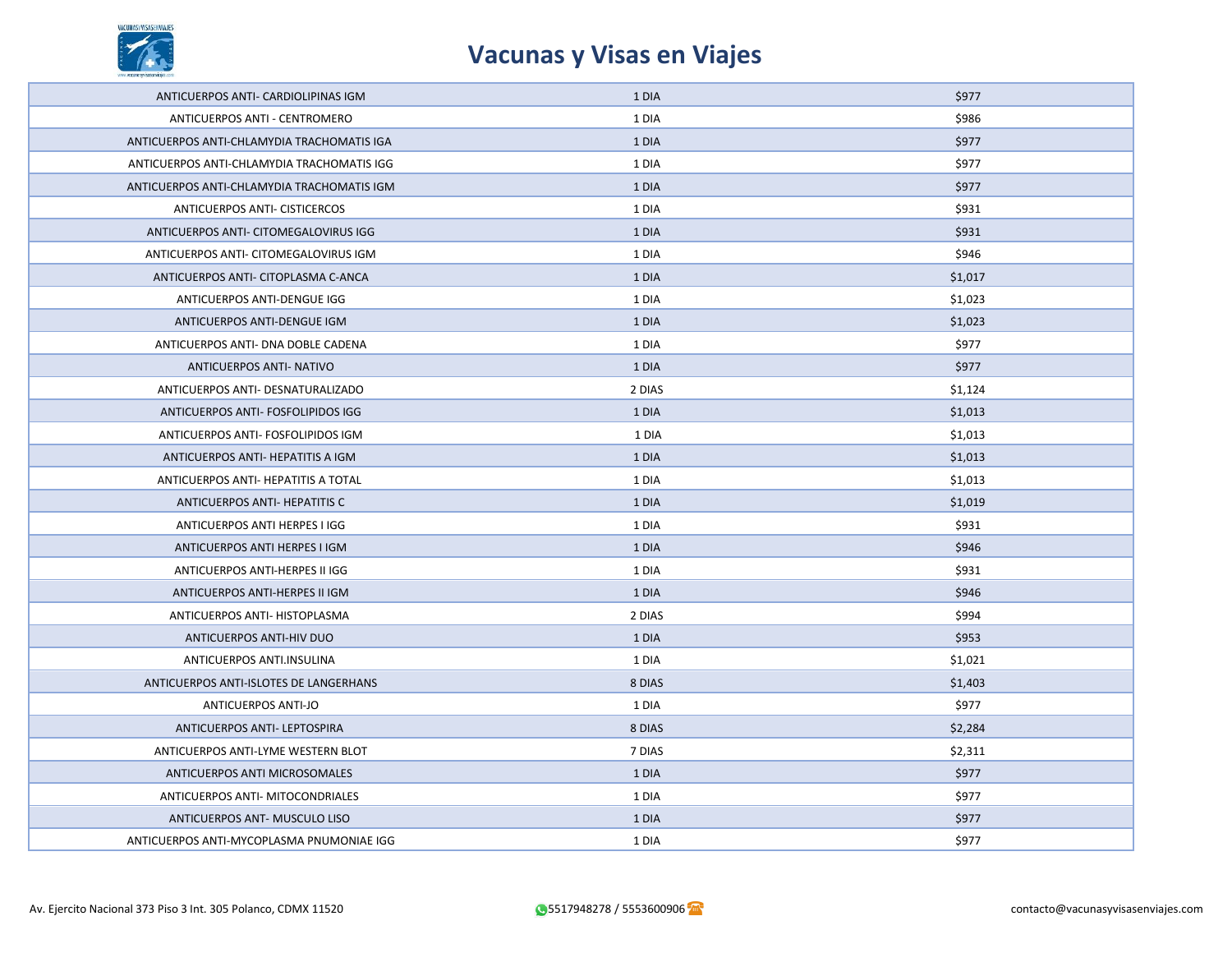

| ANTICUERPOS ANTI-MYCOPLASMA PNUMONIAE IGM                      | 1 DIA  | \$977   |
|----------------------------------------------------------------|--------|---------|
| ANTICUERPOES ANTI-NUCLEARES                                    | 1 DIA  | \$931   |
| ANTICUERPOS ANTI-PAPOVIRUS                                     | 3 DIAS | \$1,013 |
| ANTICUERPOS ANTI-PAROTIDITIS IGG                               | 1 DIA  | \$977   |
| ANTICUERPOS ANTI-PAROTIDITIS IGM                               | 1 DIA  | \$977   |
| ANTICUERPOS ANTI PEROXIDASA                                    | 1 DIA  | \$946   |
| ANTICUERPOS ANTI- PLAQUETARIOS                                 | 8 DIAS | \$2,604 |
| ANTICUERPOS ANTI-HERITROCITARIOS COOMBS DIRECTO                | 1 DIA  | \$837   |
| ANTICUERPOS ANTI-RH CERICOS COMS INDIRECTO                     | 1 DIA  | \$865   |
| <b>ANTICUERPOS ANTI- RNA</b>                                   | 3 DIA  | \$977   |
| <b>ANTICUERPOS ANTI-RNP</b>                                    | 1 DIA  | \$977   |
| ANTICUERPOS ANTI RUBEOLA IGG                                   | 1 DIA  | \$911   |
| ANTICUERPOS ANTI RUBEOLA IGM                                   | 1 DIA  | \$930   |
| ANCUERPOS ANTI-SARAMPION IGG                                   | 1 DIA  | \$977   |
| ANCUERPOS ANTI-SARAMPION IGG                                   | 1 DIA  | \$990   |
| ANTICUERPOS ANTI- SCL-70                                       | 1 DIA  | \$977   |
| ANTICUERPOS ANTI-SMITH SM                                      | 1 DIA  | \$977   |
| ANTICUERPOS ANTI-SSA RO                                        | 1 DIA  | \$977   |
| <b>ANTICUERPOS ANTI- SSB La</b>                                | 1 DIA  | \$977   |
| ANTICUERPOS ANTI- TIROGLOBULINA                                | 1 DIA  | \$946   |
| ANTICUERPOS ANTI TIROIDEOS (ANTI-TPO CUALITATIVO)              | 1 DIA  | \$946   |
| ANTICUERPOS ANTI-TOXOCARA                                      | 1 DIA  | \$1,076 |
| ANTICUERPOS ANTI TOXOPLASMA IGG                                | 1 DIA  | \$874   |
| ANTICUERPOS ANTI TOXOPLASMA IGM                                | 1 DIA  | \$885   |
| <b>ANTICUERPOS ANTI- TREPONEMICOS</b>                          | 1 DIA  | \$899   |
| ANTICUERPOS ANTI TRIPANOSOMA (PRUEBA DE CHAGAS)                | 1 DIA  | \$1,013 |
| <b>ANTICUERPOS ANTI-TUBERCULOSIS</b>                           | 1 DIA  | \$977   |
| ANTICUERPOS ANTI VARICELA IGG                                  | 1 DIA  | \$977   |
| ANTICUERPOS ANTI VARICELA IGM                                  | 1 DIA  | \$993   |
| ANTICUERPOS CONTRA ANTIGENO DE SUPERFICIE DE HEPATITIS B TOTAL | 1 DIA  | \$1,013 |
| ANTICUERPOS CONTRA ANTIGENO E DE HEPATITIS B                   | 1 DIA  | \$1,045 |
| ANTICUERPOS CONTRA HEPATITIS A TOTAL                           | 1 DIA  | \$1,013 |
| ANTICUERPOS DE CENTRO B CORE IGM                               | 1 DIA  | \$1,013 |
| ANTICUERPOS DE CENTRO B CORE TOTAL                             | 1 DIA  | \$1,013 |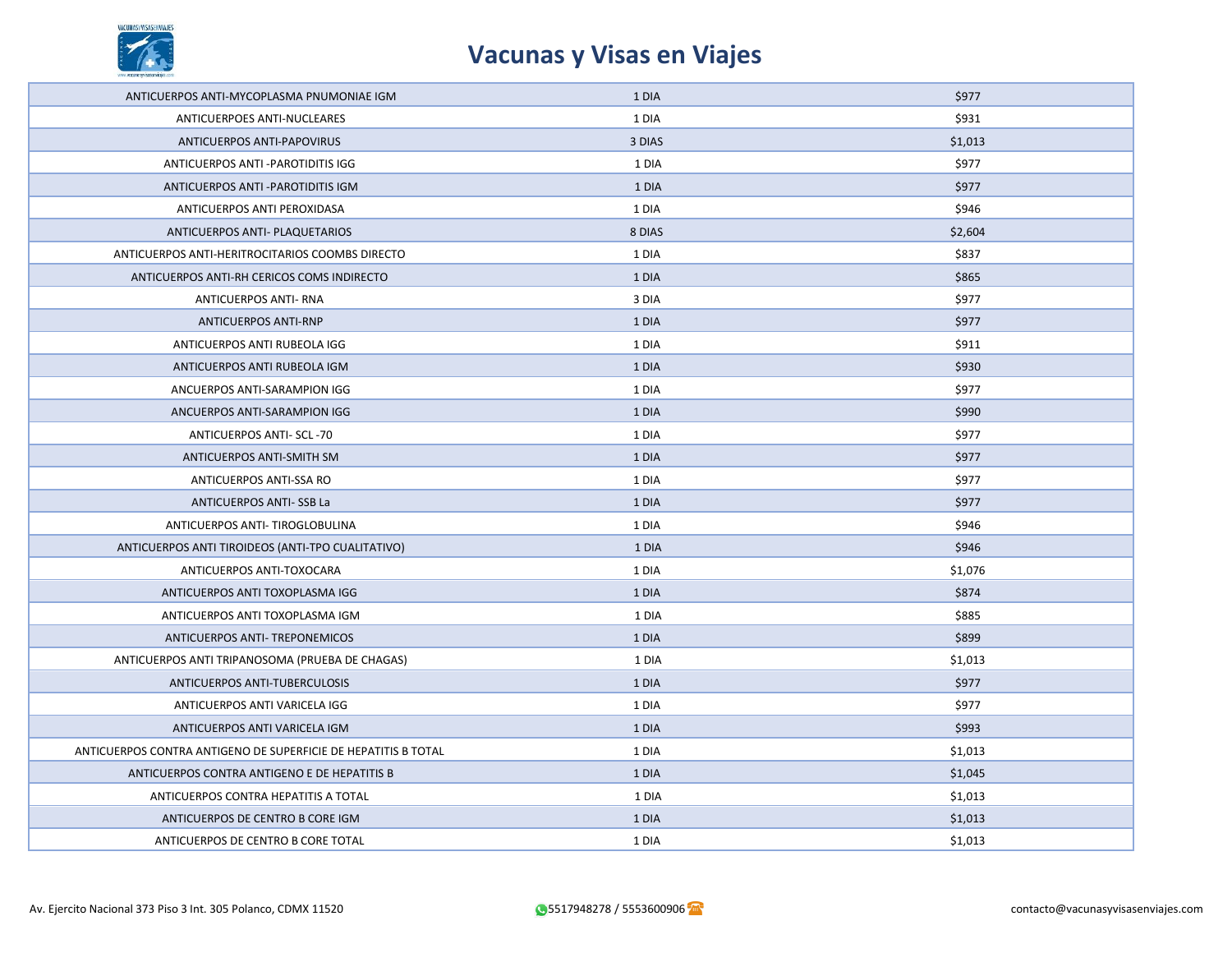

| ANTICUERPOS ESPERMATICOS (PRUEBA DE FRANKLIN)           | 2 DIAS  | \$874   |
|---------------------------------------------------------|---------|---------|
| ANTICUERPOS HELICOBACTER PYLORI IGA                     | 1 DIA   | \$1,122 |
| ANTICUERPOS HELICOBACTER PYLORI IGG                     | 1 DIA   | \$1,122 |
| ANTICUERPOS HELICOBACTER PYLORI IGM                     | 1 DIA   | \$1,122 |
| ANTICUERPOS HETEROFILOS                                 | 1 DIA   | \$865   |
| ANTICUERPOS RECEPTORES DE ACETILCOLINA                  | 9 DIAS  | \$1,887 |
| ANTICUERPOS SUPRARRENALES                               | 12 DIAS | \$3,160 |
| ANTIESTREPTOLICINAS                                     | 1 DIA   | \$842   |
| ANTIGENO AUSTRALIA (ANTIGENO DE SUPERFICIE HEPATITIS B) | 1 DIA   | \$991   |
| ANTICUERPOS ANTI EPSTEIN BARR AG TEMPRANO IGG(EA)       | 1 DIA   | \$990   |
| ANTICUERPOS ANTI EPSTEIN BARR AG TEMPRANO IGG(EBNA-IGG) | 1 DIA   | \$957   |
| ANTICUERPOS ANTI EPSTEIN BARR AG TEMPRANO IGG(CAPSIDE)  | 1 DIA   | \$957   |
| ANTICUERPOS ANTI EPSTEIN BARR AG TEMPRANO IGM(CAPSIDE)  | 1 DIA   | \$957   |
| ANTIGENO CARSINO EMBRIONARIO                            | 1 DIA   | \$950   |
| ANTIGENO HELICOBACTER PYLORI EN HECES                   | 1 DIA   | \$1,217 |
| ANTIGENO DE SUEPERFICIE HEPATITIS B                     | 1 DIA   | \$991   |
| ANTIGENO E DE HEPATITIS B                               | 1 DIA   | \$1,019 |
| ANTIGENO HLA-B27                                        | 10 DIAS | \$2,108 |
| ANTIGENO PROSTATICO ESPECIFICO (PSA)                    | 1 DIA   | \$857   |
| ANTIGENO PROSTATICO LIBRE                               | 1 DIA   | \$897   |
| <b>ANTITROMBINA III</b>                                 | 1 DIA   | \$1,023 |
| APOLIPOPROTEINAS B                                      | 1 DIA   | \$1,009 |
| APOLIPOPROTEINAS A-1                                    | 1 DIA   | \$1,009 |
| <b>AZUCARES REDUCTORES</b>                              | 1 DIA   | \$800   |
| BACILOSCOPIA DE 01 MUESTRA BAAR                         | 2 DIAS  | \$810   |
| BACILOSCOPIA DE 02 MUESTRA BAAR                         | 2 DIAS  | \$870   |
| BACILOSCOPIA DE 03 MUESTRA BAAR                         | 2 DIAS  | \$934   |
| BACILOSCOPIA DE 05 MUESTRA BAAR                         | 2 DIAS  | \$1,021 |
| BACILOSCOPIA DE 10 MUESTRA BAAR                         | 2 DIAS  | \$1,277 |
| <b>BARBITURICOS</b>                                     | 1 DIA   | \$949   |
| <b>BENZODIACEPINAS</b>                                  | 1 DIA   | \$917   |
| BETA 02 MICROGLOBULINA                                  | 1 DIA   | \$977   |
| <b>BIOMETRIA HEMATICA</b>                               | 1 DIA   | \$814   |
| <b>BIOXIDO DE CARBONO</b>                               | 1 DIA   | \$793   |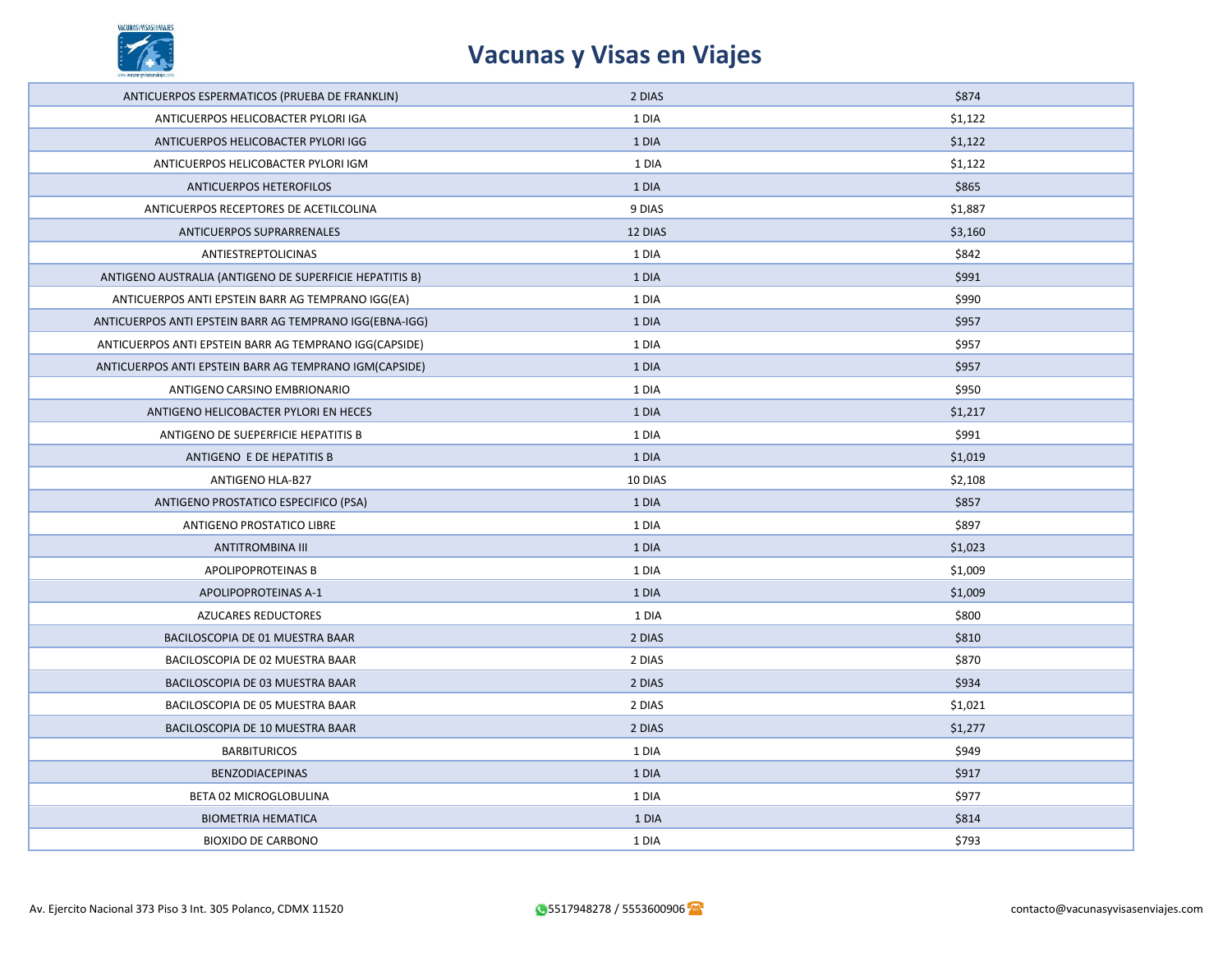

| BRUCELLA ABORTUS POR ROSA DE BENGALA   | 1 DIA  | \$930   |
|----------------------------------------|--------|---------|
| BUSQUEDA DE CRYPTOSPORIDIUM            | 2 DIAS | \$810   |
| CA 19-9                                | 1 DIA  | \$1,062 |
| CA 15-3                                | 1 DIA  | \$1,062 |
| CA 72-4                                | 1 DIA  | \$1,357 |
| CA 27-29                               | 5 DIAS | \$1,430 |
| CA 125                                 | 5 DIAS | \$1,062 |
| CALCIO                                 | 1 DIA  | \$797   |
| CALCITONINA                            | 1 DIA  | \$1,030 |
| CANNABINOIDES MARIHUANA                | 1 DIA  | \$917   |
| CAPACIDAD TOTAL DE FIJACION DE HIERRO  | 1 DIA  | \$854   |
| CARBAMAZEPINA                          | 1 DIA  | \$949   |
| CARGA VIRAL HEPATITIS C (RNA-VCH)      | 8 DIAS | \$3,563 |
| CARBOXIHEMOGLOBINA                     | 3 DIAS | \$1,582 |
| CARGA VIRAL DE HEPATITIS B             | 8 DIAS | \$4,058 |
| CARGA VIRAL DE CITOMEGALOVIRUS         | 8 DIAS | \$3,861 |
| CARGA VIRAL DE HIV-1                   | 8 DIAS | \$4,077 |
| CATECOLAMINAS TOTALES EN PLASMA        | 2 DIAS | \$991   |
| CAROTENOS                              | 3 DIAS | \$1,350 |
| CELULAS LE                             | 1 DIA  | \$793   |
| CERULOPLASMINA                         | 8 DIAS | \$1,657 |
| CICLOSPORINA                           | 1 DIA  | \$1,437 |
| <b>CICLOSPORINA POST</b>               | 1 DIA  | \$1,437 |
| <b>CISTATINA C</b>                     | 1 DIA  | \$1,550 |
| <b>COBRE</b>                           | 3 DIAS | \$991   |
| CO2 BIOXIDO DE CARBONO                 | 1 DIA  | \$793   |
| <b>CLORO</b>                           | 1 DIA  | \$793   |
| COCAINA                                | 1 DIA  | \$917   |
| COLESTEROL DE ALTA DENSIDAD            | 1 DIA  | \$837   |
| COLESTEROL DE BAJA DESINDAD            | 1 DIA  | \$837   |
| COLESTEROL DE MUY BAJA DESINDAD (VLDL) | 1 DIA  | \$847   |
| <b>COLESTEROL TOTAL</b>                | 1 DIA  | \$793   |
| COLINESTERASA                          | 1 DIA  | \$895   |
| COPLEMENTO C3                          | 1 DIA  | \$892   |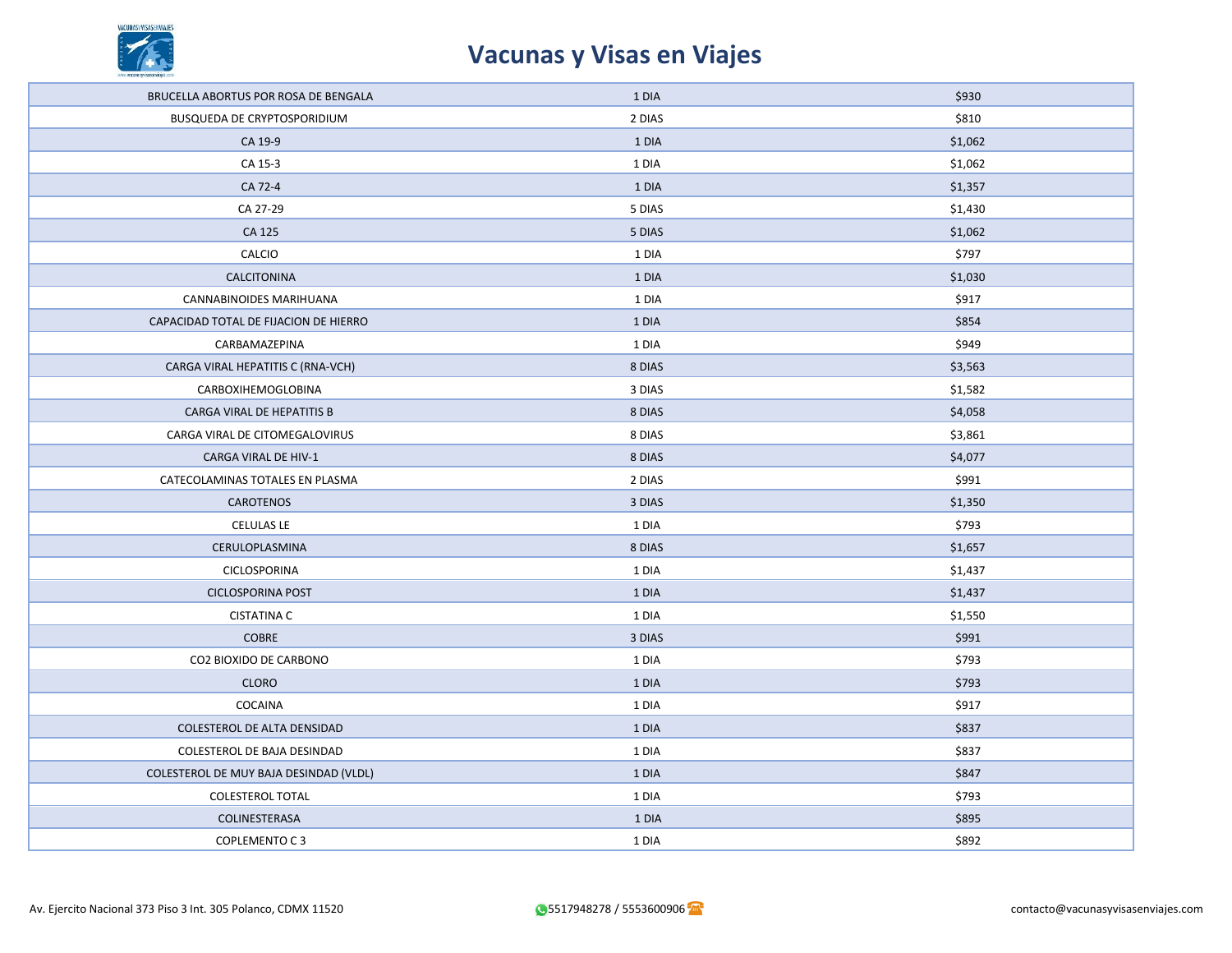

| COMPLEMENTO C4                                         | 1 DIA   | \$892   |
|--------------------------------------------------------|---------|---------|
| COMPLEMENTO EMOLITICO CH-50                            | 1 DIA   | \$949   |
| COOMBS DIRECTO (ANTICUERPOS ANTI-RH ERITROCITARIOS)    | 1 DIA   | \$837   |
| COMBS INDIRECTO (ANTICUERPOS ANTI- RH SERICOS)         | 1 DIA   | \$865   |
| <b>COPROLOGICO</b>                                     | 1 DIA   | \$818   |
| COPROCULTIVO                                           | 3 DIAS  | \$910   |
| COPROPARASITOSCOPICO DE UNA MUESTRA                    | 1 DIA   | \$782   |
| COPROPARASITOSCOPICO DE DOS MUESTRA                    | 1 DIA   | \$806   |
| COPROPARASITOSCOPICO DE TRES MUESTRA                   | 1 DIA   | \$833   |
| <b>CORTISOL MATUTINO</b>                               | 1 DIA   | \$869   |
| <b>CORTISOL VESPERTINO</b>                             | 1 DIA   | \$869   |
| CRATIN - FOSFOQUINASA (CPK)                            | 1 DIA   | \$875   |
| CREATININA                                             | 1 DIA   | \$773   |
| CRIOAGLUTININAS                                        | 3 DIAS  | \$895   |
| <b>CRIOBLOGULINAS</b>                                  | 2 DIAS  | \$910   |
| <b>CUENTA DE PLAQUETAS</b>                             | 1 DIA   | \$785   |
| <b>CULTIVO DE BAAR</b>                                 | 30 DIAS | \$931   |
| CULTIVO DE EXPECTORACION                               | 3 DIAS  | \$910   |
| CULTIVO DE ORINA (UROCULTIVO)                          | 3 DIAS  | \$910   |
| <b>CULTIVO DE SEMEN</b>                                | 3 DIAS  | \$910   |
| <b>CULTIVO VIBRION COLERA</b>                          | 4 DIAS  | \$1,013 |
| D"XILOSA                                               | 2 DIAS  | \$1,059 |
| DEHIDROEPIANDROSTERONA (DHEA)                          | 1 DIA   | \$914   |
| DEHIDROEPIANDROSTERONA SULFATO DHEA-S                  | 1 DIA   | \$914   |
| DESHIDROGENASA LACTICA (DHL)                           | 1 DIA   | \$822   |
| DTECCION DEL VIRUS DE EMSTEIN BARR POR PCR CUALITATIVO | 7 DIAS  | \$3,539 |
| DIFENIL H IDANTOINA (EPAMIN, FENITOINA)                | 1 DIA   | \$948   |
| <b>DIGOXINA</b>                                        | 1 DIA   | \$948   |
| DEHIDROTESTOSTERONA                                    | 1 DIA   | \$948   |
| DIMERO D                                               | 1 DIA   | \$1,030 |
| DOPAMINA EN PLASMA                                     | 2 DIAS  | \$991   |
| EMBARAZO DE DIAGNOSTICO PRECOZ                         | 1 DIA   | \$823   |
| EPSTEIN BARR IGG (CAPSIDE)                             | 1 DIA   | \$957   |
| EPSTEIN BARR IGM (CAPSIDE)                             | 1 DIA   | \$957   |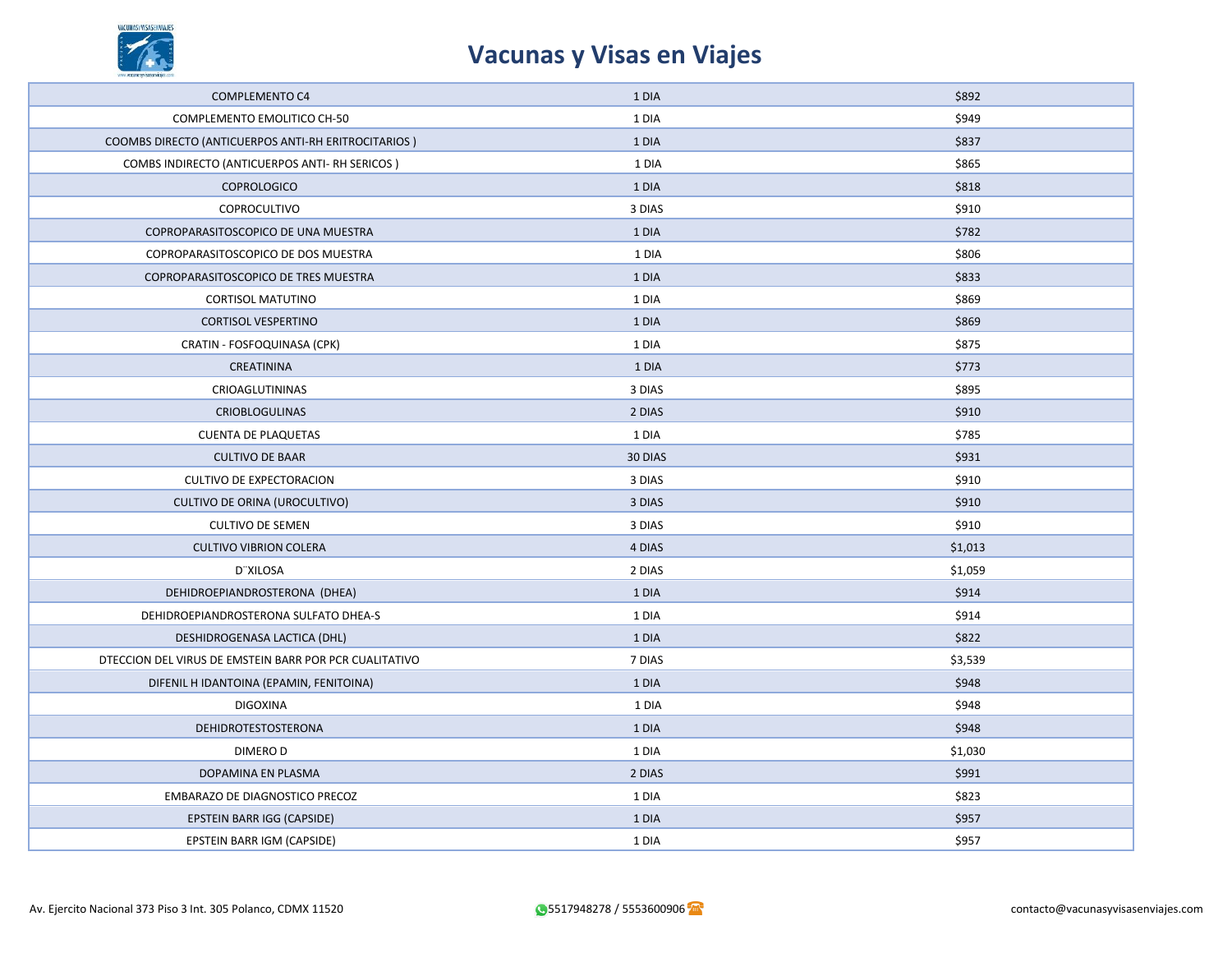

| <b>ESPERMATOBIOSCOPIA</b>                        | 1 DIA   | \$809   |
|--------------------------------------------------|---------|---------|
| ESPERMOCULTIVO                                   | 3 DIAS  | \$910   |
| <b>ESTRADIOL E 2</b>                             | 1 DIA   | \$875   |
| <b>ESTRIOL</b>                                   | 1 DIA   | \$931   |
| <b>ESTROGENOS TOTALES</b>                        | 1 DIA   | \$885   |
| EXAMEN GENERAL DE ORINA                          | 1 DIA   | \$785   |
| FACTOR II DE COAGULACION                         | 2 DIAS  | \$1,345 |
| FACTO V DE COAGULACION                           | 2 DIAS  | \$1,180 |
| FACTOR VII DE COAGULACION                        | 2 DIAS  | \$1,180 |
| FACTOR VIII DE COAGULACION                       | 2 DIAS  | \$1,180 |
| FACTOR VIII1 DE COAGULACION                      | 2 DIAS  | \$1,211 |
| FACTOR X DE COAGULACION                          | 2 DIAS  | \$1,180 |
| <b>FACTOR XI COAGULACION</b>                     | 2 DIAS  | \$1,180 |
| FACTOR XII DE COAGULACION                        | 2 DIAS  | \$1,180 |
| <b>FACTOR REUMATOIDE LATEX</b>                   | 1 DIA   | \$839   |
| FACTOR RAUMATOIDE CUANTITATIVO                   | 1 DIA   | \$933   |
| FACTOR VON WILLEBRAND                            | 10 DIAS | \$2,142 |
| FENITOINA (DIFENIL HIDANTOINA, EMAPIN)           | 1 DIA   | \$949   |
| FENOBARBITAL                                     | 1 DIA   | \$949   |
| <b>FOSFATASA ACIDA</b>                           | 1 DIA   | \$810   |
| <b>FERRITINA</b>                                 | 1 DIA   | \$905   |
| <b>FIBRINOGENO</b>                               | 1 DIA   | \$850   |
| FOSFATASA ALCALINA                               | 1 DIA   | \$790   |
| <b>FOSFOLIPIDOS</b>                              | 1 DIA   | \$837   |
| <b>FOSFORO</b>                                   | 1 DIA   | \$803   |
| FRACCION BETA DE LA GONADOTROFINA                | 1 DIA   | \$933   |
| FRACCION MB DE LA CPK                            | 1 DIA   | \$914   |
| <b>FRACCION PROSTATICA</b>                       | 1 DIA   | \$810   |
| FRUCTOSA EN SEMEN CUANTITATIVA                   | 1 DIA   | \$897   |
| GAMAGLUTAMILTRANSPEPTIDASA (GGT)                 | 1 DIA   | \$803   |
| <b>GASTRINA</b>                                  | 2 DIAS  | \$1,072 |
| <b>GENOTIPIFICACION DE HEPATITIS B PCR</b>       | 10 DIAS | \$3,921 |
| <b>GENOTIPIFICAION PARA VIRUS DE HEPATITIS C</b> | 8 DIAS  | \$4,595 |
| <b>GLUCOSA</b>                                   | 1 DIA   | \$773   |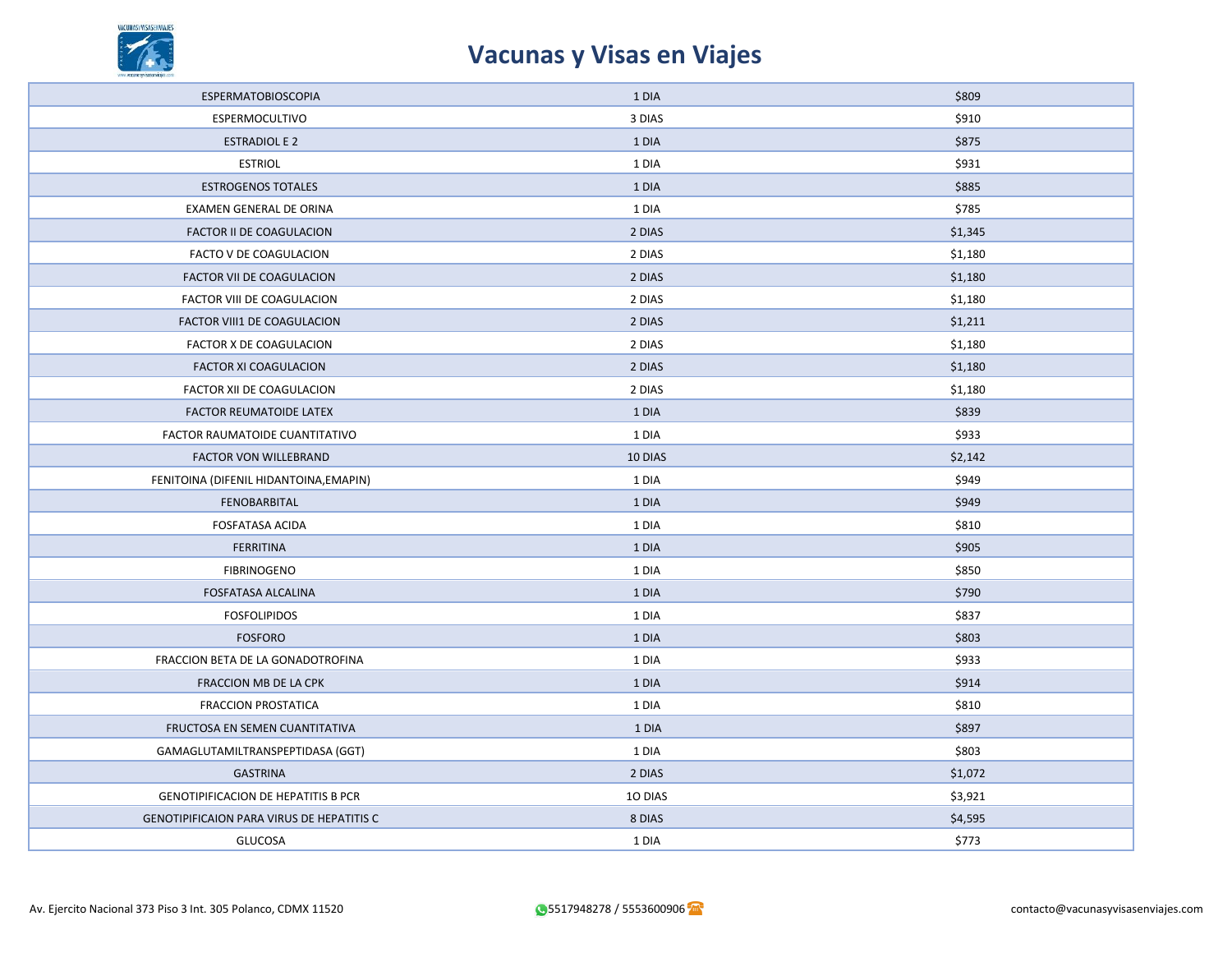

| GLUCOSA 6 FOSFATO DESHIDROGENASA            | 4 DIAS | \$954   |
|---------------------------------------------|--------|---------|
| GLUCOSA POSTPRANDIAL                        | 1 DIA  | \$773   |
| GONADOTROFINAS CORIONICAS CUALITATIVAS      | 1 DIA  | \$826   |
| <b>GRUPO SANGUINEO Y FACTOR RH</b>          | 1 DIA  | \$793   |
| <b>HAPTOGLOBINAS</b>                        | 1 DIA  | \$934   |
| HDL COLESTEROL                              | 1 DIA  | \$837   |
| HELICOBACTER PYLORI ANTOGENO EN HECES       | 1 DIA  | \$1,217 |
| HEMOGLOBINA GLUCOSILADA A1C                 | 1 DIA  | \$910   |
| HEPATITIS C VIRUS POR RNA POR PCR           | 8 DIAS | \$3,101 |
| <b>HGC BETA</b>                             | 1 DIA  | \$933   |
| <b>HIERRO</b>                               | 1 DIA  | \$866   |
| HIERRO CAPACIDADA DE FIJACION               | 1 DIA  | \$2,154 |
| HOMISISTEINA                                | 1 DIA  | \$1,084 |
| HORMONA ADRENOCORTICOTROFICA ACTH           | 1 DIA  | \$949   |
| HORMONA ANTIMÜLERIANA                       | 8 DIAS | \$1,791 |
| HORMONA ANTIDIURETICA (VASOPRESINA)         | 2 DIAS | \$931   |
| HORMONA DE CRECIMIENTO                      | 1 DIA  | \$914   |
| HORMONO DE CRECIMIENTO POST ESTIMULO        | 1 DIA  | \$914   |
| HORMONA DE CRECIMIENTO BASA Y POST ESTIMULO | 1 DIA  | \$1,073 |
| HOROMONA ESTIMULANTE DE LA TIROIDES (TSH)   | 1 DIA  | \$841   |
| HORMOMA FOLICULO ESTIMULANTE HFE            | 1 DIA  | \$870   |
| HORMONA LUTEINIZANTE                        | 1 DIA  | \$870   |
| IGF-1 SOMATOMEDINA C                        | 1 DIA  | \$1,110 |
| IGF VP-3                                    | 1 DIA  | \$1,110 |
| <b>INDICE ANTEROGENICO</b>                  | 1 DIA  | \$874   |
| INDICE DE TIROXINA LIBRE ITL                | 1 DIA  | \$854   |
| <b>INSULINA BASAL</b>                       | 1 DIA  | \$915   |
| <b>INSULINA POSTPRANDIAL</b>                | 1 DIA  | \$915   |
| IN HIBINA A                                 | 1 DIA  | \$1,510 |
| INMUNOGLOBULINA A IGA                       | 1 DIA  | \$911   |
| INMUNOGLOBULINA B IGD                       | 2 DIAS | \$911   |
| <b>ISOAGLUTININAS</b>                       | 2 DIAS | \$865   |
| LAMOTRIGINA                                 | 8 DIAS | \$1,699 |
| LEPTINA                                     | 6 DIAS | \$1,450 |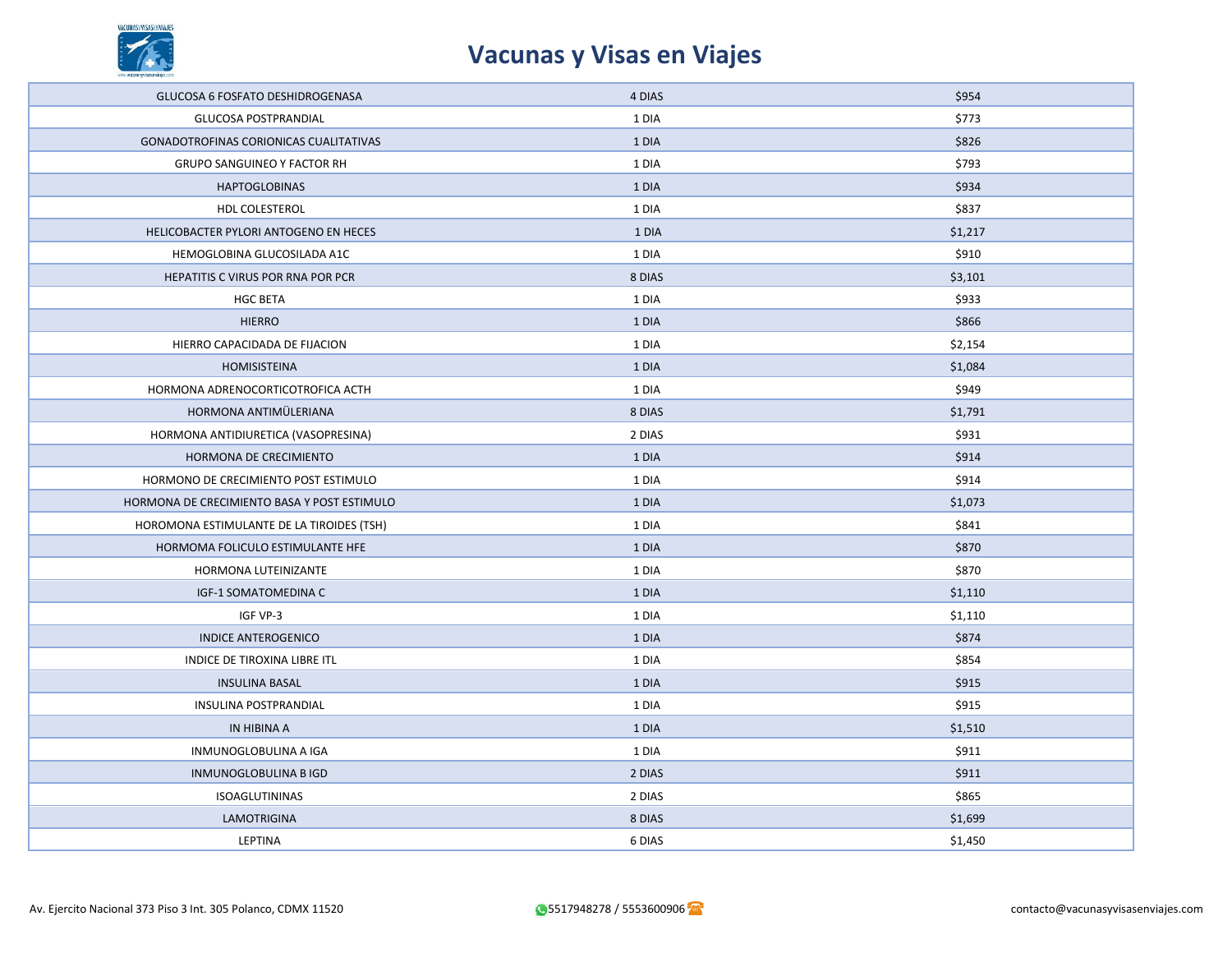

| <b>LIPASA</b>                        | 1 DIA   | \$890   |
|--------------------------------------|---------|---------|
| <b>LIPIDOS TOTALES</b>               | 1 DIA   | \$833   |
| LIPOPROTEINAS DE ALTA DENSIDAD DHL   | 1 DIA   | \$837   |
| LIPOPROTEINAS DE BAJA DHL            | 1 DIA   | \$837   |
| LIPOPROTEINAS DE MUY BAJA DENSIDAD   | 1 DIA   | \$847   |
| LISIS DE EUGLOBULINAS                | 2 DIA   | \$854   |
| <b>LITIO</b>                         | 1 DIA   | \$874   |
| LIVER-KIDNEY MICROSOME IGG (LKM-1)   | 8 DIAS  | \$869   |
| <b>MAGNESIO</b>                      | 1 DIA   | \$865   |
| MARCADOR DE HEPATITIS C              | 1 DIA   | \$1,019 |
| MARCADOR DE HEPATITIS DELTA          | 1 DIA   | \$1,045 |
| METANEFRINAS EN PLASMA               | 2 DIAS  | \$1,090 |
| METANFETAMINAS                       | 1 DIA   | \$917   |
| MICROALBUMINA EN ORINA               | 1 DIA   | \$918   |
| MORFINA EN ORINA                     | 1 DIA   | \$1,125 |
| MICOBACTERYUM TUBERCULOSIS PCR       | 5 DIAS  | \$1,484 |
| NITROGENO UREICO BUN                 | 1 DIA   | \$773   |
| NORADRENALINA EN PLASMA              | 2 DIAS  | \$991   |
| <b>OPIASEOS</b>                      | 1 DIA   | \$917   |
| <b>OSMORALIDAD SERICA</b>            | 1 DIA   | \$862   |
| OSMORALIDAD URINARIA                 | 1 DIA   | \$862   |
| OSTEOCALCINA                         | 3 DIAS  | \$1,234 |
| OXCARVAZEPINA                        | 10 DIAS | \$917   |
| PARATHORMONA                         | 1 DIA   | \$1,051 |
| PAULBUNELL (ANTICUERPOS HETEROFILOS) | 1 DIA   | \$865   |
| PENISILLOYL G                        | 3 DIAS  | \$1,230 |
| PENISILLOYL V                        | 3 DIAS  | \$1,230 |
| PEPTIDO C                            | 1 DIA   | \$930   |
| PEPTIDO NATRIUREICO CEREBRAL         | 9 DIAS  | \$1,289 |
| PLASMODIUM (BOTA GRUESA)             | 1 DIA   | \$793   |
| PLOMO EN SANGRE                      | 3 DIAS  | \$1,110 |
| PORFIRINAS EN ORINA                  | 3 DIAS  | \$874   |
| <b>POTASIO</b>                       | 1 DIA   | \$733   |
| PREALBUMINA                          | 2 DIAS  | \$1,084 |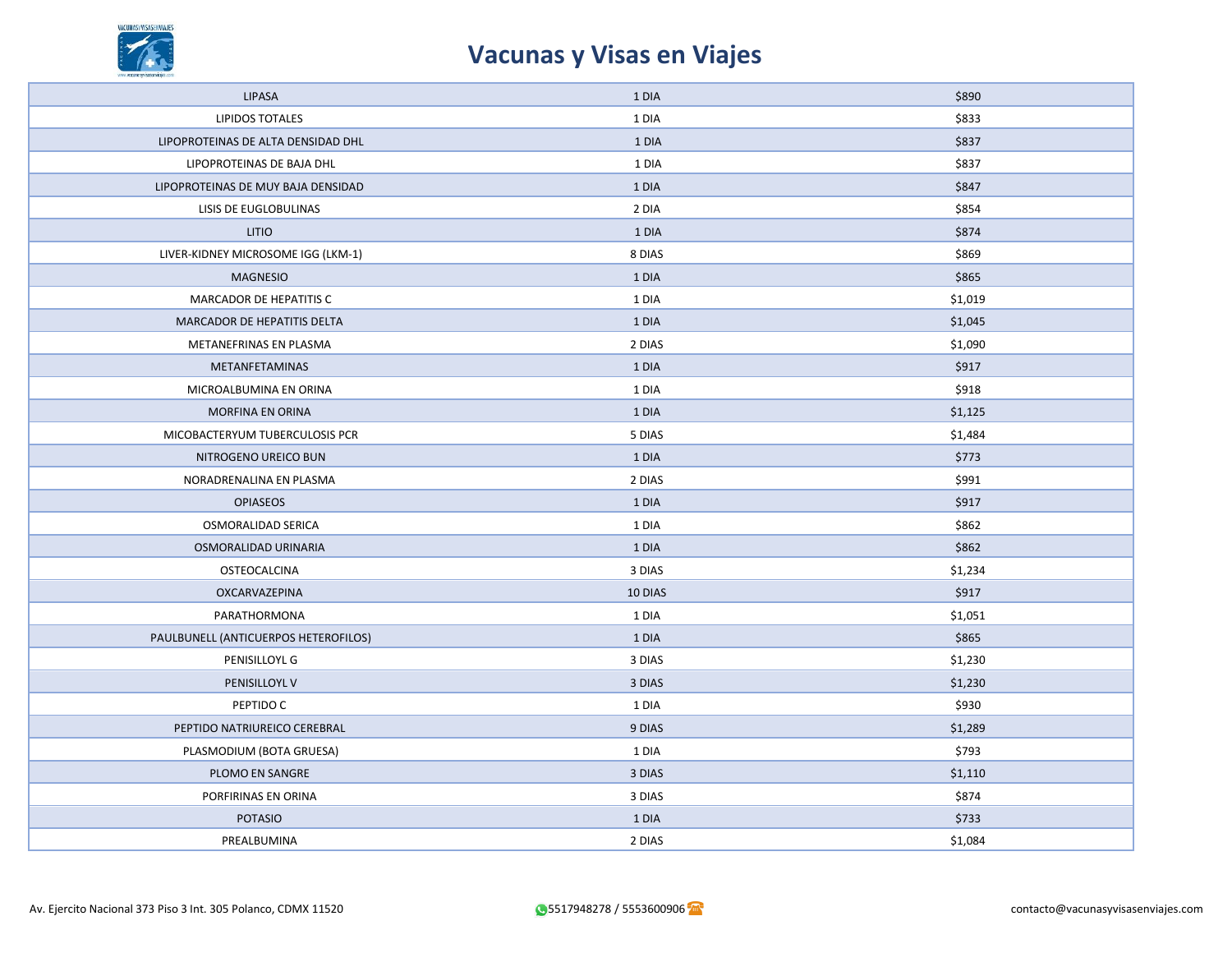

| PRO-INSULINA                                          | 10 DIAS | \$2,519 |
|-------------------------------------------------------|---------|---------|
| PRO-CALCITONINA                                       | 1 DIA   | \$1,043 |
| PROGESTERONA                                          | 1 DIA   | \$870   |
| PROLACTINA                                            | 1 DIA   | \$870   |
| PROTEINA C DE LA COAGULACION                          | 1 DIA   | \$1,485 |
| PROTEINA C REACTIVA                                   | 1 DIA   | \$839   |
| PROTEINA C REACTIVA CUANTITATIVA                      | 1 DIA   | \$933   |
| PROTEINA C REACTIVA ULTRA SENSIBLE                    | 1 DIA   | \$918   |
| PROTEINA S DE COAGULACION                             | 1 DIA   | \$1,484 |
| PROTEINAS TOTALES SERICAS                             | 1 DIA   | \$793   |
| PRUEBA DE CALDERON (ANTICUERPOS TUBERCULOSIS)         | 1 DIA   | \$977   |
| PRUEBA DE CHAGAS (ANTICUERPOS ANTI-TRYPANOSOMA CRUZI) | 1 DIA   | \$1,013 |
| PRUEBA DE EMBARAZO                                    | 1 DIA   | \$823   |
| PRUEBA DE FRANKLIN (ANTICUERPOS ESPERMATICOS)         | 2 DIAS  | \$874   |
| PRUEBA DE HAM                                         | 2 DIAS  | \$950   |
| <b>QUIMICA SANGUINEA 24 ELEMENTOS</b>                 | 1 DIA   | \$956   |
| <b>QUIMICA SANGUINEA 27 ELEMENTOS</b>                 | 1 DIA   | \$992   |
| QUIMICA SANGUINEA 33 ELEMENTOS                        | 1 DIA   | \$1,006 |
| QUIMICA SANGUINEA 35 ELEMENTOS                        | 1 DIA   | \$1,281 |
| <b>QUIMICA SANGUINEA 48 ELEMENTOS</b>                 | 1 DIA   | \$1,271 |
| <b>REACCIONES FEBRILES</b>                            | 1 DIA   | \$826   |
| RELACION BUN-CREATININA                               | 1 DIA   | \$810   |
| RELACION CALCIO-CREATININA                            | 1 DIA   | \$810   |
| RENINA EN PLASMA                                      | 1 DIA   | \$943   |
| <b>RETICULOCITOS</b>                                  | 1 DIA   | \$785   |
| <b>ROTAVIRUS</b>                                      | 1 DIA   | \$947   |
| SANGRE OCULTA EN HECES                                | 1 DIA   | \$810   |
| SEDIMENTACION GLOBULAR                                | 1 DIA   | \$783   |
| SEROAMEBA (ANTICUERPOS ANTI-AMIBIANOS)                | 1 DIA   | \$854   |
| SEROTONINA                                            | 8 DIAS  | \$1,831 |
| SODIO                                                 | 1 DIA   | \$793   |
| SOMATOMEDINA C (IGF-1)                                | 1 DIA   | \$1,110 |
| <b>T3 CAPTACION</b>                                   | 1 DIA   | \$841   |
| T3 LIBRE                                              | 1 DIA   | \$846   |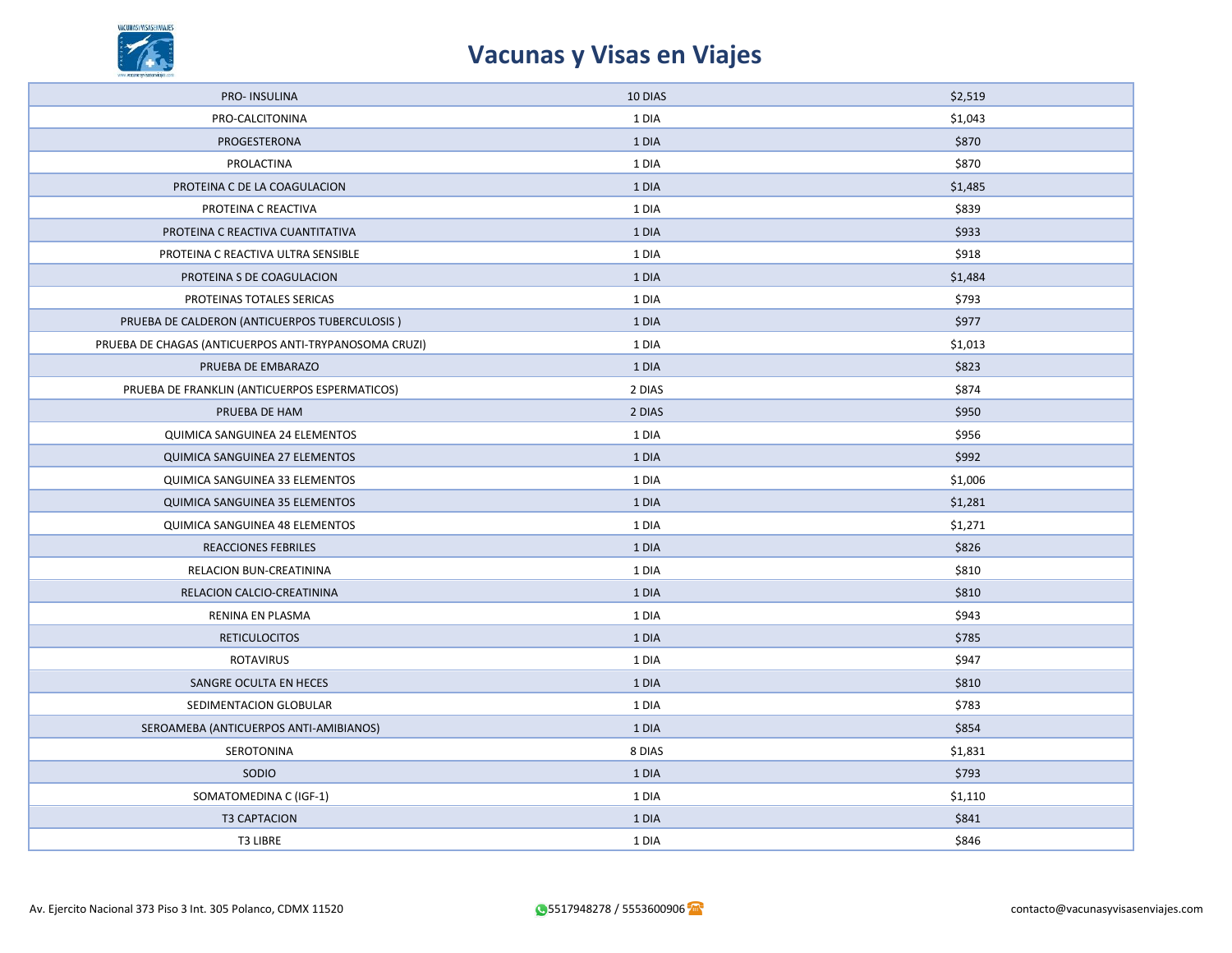

| <b>T3 TOTAL</b>                                  | 1 DIA  | \$873   |
|--------------------------------------------------|--------|---------|
| <b>T4 TIROXINA</b>                               | 1 DIA  | \$873   |
| T 4 LIBRE (TIROXINA LIBRE)                       | 1 DIA  | \$873   |
| T4 YODO                                          | 1 DIA  | \$873   |
| <b>TRACOLIMUS</b>                                | 8 DIAS | \$1,684 |
| TEOFILINA-AMINOFILINA                            | 1 DIA  | \$959   |
| <b>TESTOSTERONA</b>                              | 1 DIA  | \$875   |
| <b>TESTOTERONA LIBRE</b>                         | 1 DIA  | \$894   |
| TIAMINA (VITAMINA B1)                            | 3 DIAS | \$1,037 |
| TIEMPO DE COAGULACION PLASMA RECALCIFICADO       | 1 DIA  | \$837   |
| TIEMPO DE PROTROMBINA TP                         | 1 DIA  | \$810   |
| TIEMPO DE TROMBINA TT                            | 1 DIA  | \$837   |
| TIEMPO PARCIAL DE TROMBOPLASTINA TPT             | 1 DIA  | \$810   |
| TIROGLOBULINA                                    | 1 DIA  | \$946   |
| <b>TOPIRAMATO</b>                                | 8 DIAS | \$1,684 |
| TOXINA A + B Y ANTIGENO DE CLOSTRIDIUM DIFFICILE | 9 DIAS | \$1,733 |
| TRANSAMINASA G OXALACETICA AST                   | 1 DIA  | \$813   |
| TRANSAMINASA G PIRUVICA ALT                      | 1 DIA  | \$813   |
| TRANSFERRINA                                     | 1 DIA  | \$930   |
| <b>TRIGLICERIDOS</b>                             | 1 DIA  | \$817   |
| TRIPSINA ACTVIDAD                                | 2 DIAS | \$826   |
| UREA                                             | 1 DIA  | \$773   |
| UROCULTIVO CULTIVO DE ORINA                      | 3 DIAS | \$910   |
| <b>VDRL</b>                                      | 1 DIA  | \$815   |
| VANCOMICINA                                      | 6 DIAS | \$1,843 |
| VIRUS DE INFLUENZA DE H1N1                       | 3 DIAS | \$2,618 |
| VITAMINA A                                       | 3 DIAS | \$1,109 |
| VITAMINA B1 (TIAMINA)                            | 3 DIAS | \$1,037 |
| <b>VITAMINA B6</b>                               | 8 DIAS | \$2,258 |
| VITAMINA B12                                     | 1 DIA  | \$954   |
| <b>VITAMINAD</b>                                 | 1 DIA  | \$1,073 |
| <b>VITAMINA E</b>                                | 8 DIAS | \$2,258 |
| <b>WAALER ROSE</b>                               | 1 DIA  | \$865   |
| YODO BUTANOLICO                                  | 1 DIA  | \$826   |